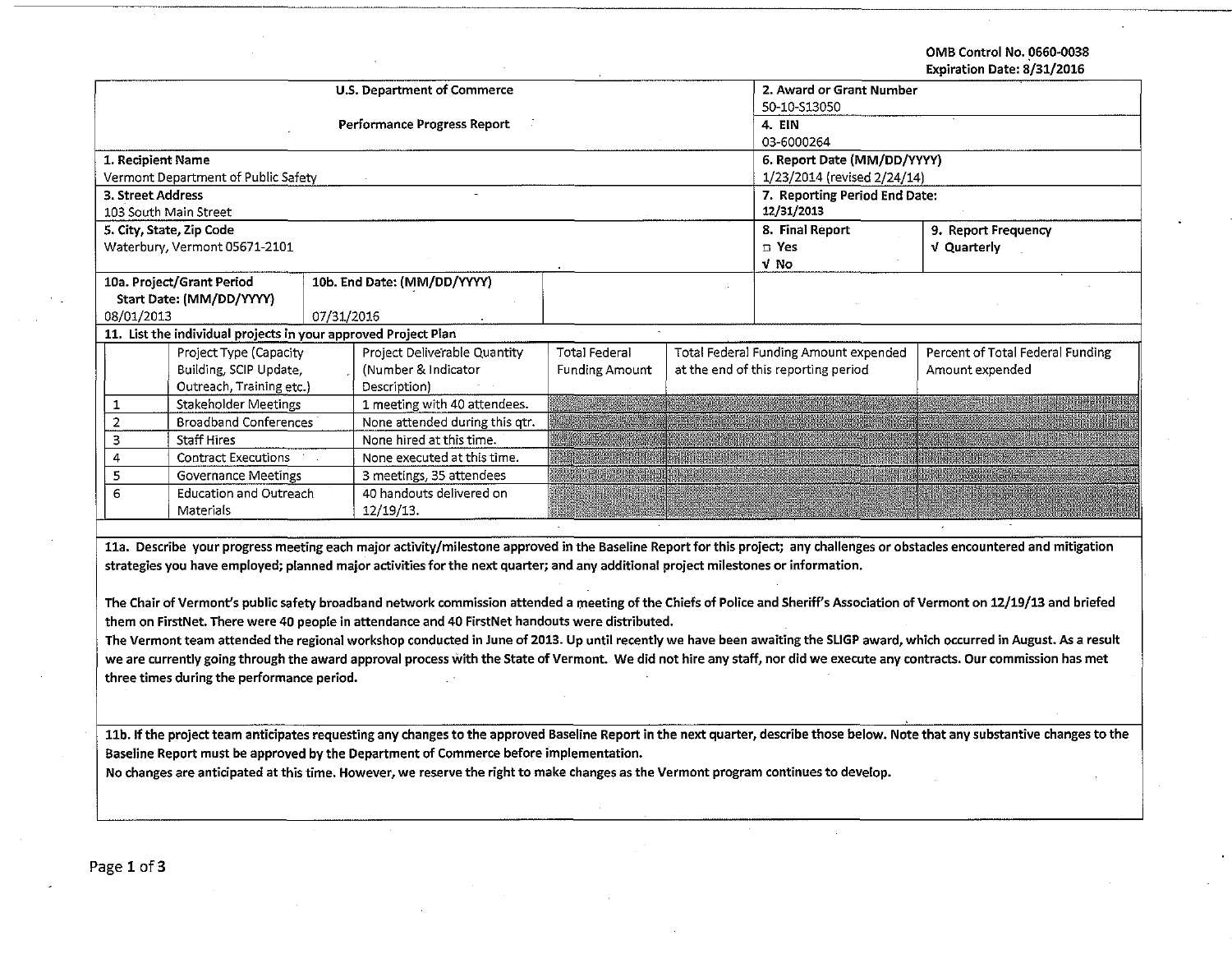**llc. Provide any other information that would be useful to NTIA as it assesses· this project's progress.** 

**None at this time.** 

**lld. Describe any success stories or best practices you have identified. Please be as specific as possible. None at this time.** 

**12. Personnel** 

**12a. If the project is not fully staffed, describe how any lack of staffing may impact the project's time line and when the project will be fully staffed.** 

The Department of Public Safety is waiting on approval to proceed with this award from the State of Vermont's Joint Fiscal Office (JFO). Once the JFO has given their approval we will then start the hiring process for the Project Manager and the Temporary Employees. We hope to be able to hire the Project Manager in the second quarter and the Temporary Employees in the third quarter of year one.

12b. Staffing Table

|                                                                                                                                       | FTE %                                           | Project(s) Assigned |         |          |            |            | Change                 |                       |                        |  |
|---------------------------------------------------------------------------------------------------------------------------------------|-------------------------------------------------|---------------------|---------|----------|------------|------------|------------------------|-----------------------|------------------------|--|
|                                                                                                                                       |                                                 |                     |         |          |            |            |                        |                       |                        |  |
|                                                                                                                                       |                                                 | $\sim$              |         |          |            |            |                        |                       |                        |  |
|                                                                                                                                       |                                                 |                     |         |          |            |            |                        |                       |                        |  |
|                                                                                                                                       |                                                 |                     |         |          |            |            |                        |                       |                        |  |
|                                                                                                                                       |                                                 |                     |         |          |            |            |                        |                       | $\sim$                 |  |
|                                                                                                                                       |                                                 |                     |         |          |            |            |                        |                       |                        |  |
|                                                                                                                                       |                                                 |                     |         |          |            |            |                        |                       |                        |  |
|                                                                                                                                       |                                                 |                     |         |          |            |            |                        |                       |                        |  |
|                                                                                                                                       |                                                 |                     |         |          |            |            |                        |                       |                        |  |
|                                                                                                                                       |                                                 |                     |         | Add Row  | Remove Row |            |                        |                       |                        |  |
|                                                                                                                                       |                                                 |                     |         |          |            |            |                        |                       |                        |  |
|                                                                                                                                       |                                                 |                     |         |          |            |            |                        |                       |                        |  |
|                                                                                                                                       | 13. Subcontracts (Vendors and/or Subrecipients) |                     |         |          |            |            |                        |                       |                        |  |
| 13a. Subcontracts Table - Include all subcontractors. The totals from this table must equal the "Subcontracts Total" in Question 14f. |                                                 |                     |         |          |            |            |                        |                       |                        |  |
| Name                                                                                                                                  | Subcontract Purpose                             | Type                | RFP/RFQ | Contract | Start      | End        | <b>Total Federal</b>   | <b>Total Matching</b> | Project and % Assigned |  |
|                                                                                                                                       |                                                 | (Vendor/Subrec.)    | Issued  | Executed | Date       | Date       | <b>Funds Allocated</b> | Funds Allocated       |                        |  |
|                                                                                                                                       |                                                 |                     | (Y/N)   | (Y/N)    |            |            |                        |                       |                        |  |
| TBD                                                                                                                                   | Project Manager for                             | Personal Services   | N       | N        | <b>TBD</b> | <b>TBD</b> | 199,840.00             | Ω                     | $0\%$                  |  |
|                                                                                                                                       | <b>Technical Support</b>                        | Contract            |         |          |            |            |                        |                       |                        |  |
|                                                                                                                                       |                                                 |                     |         |          |            |            |                        |                       |                        |  |

Page 2 of 3